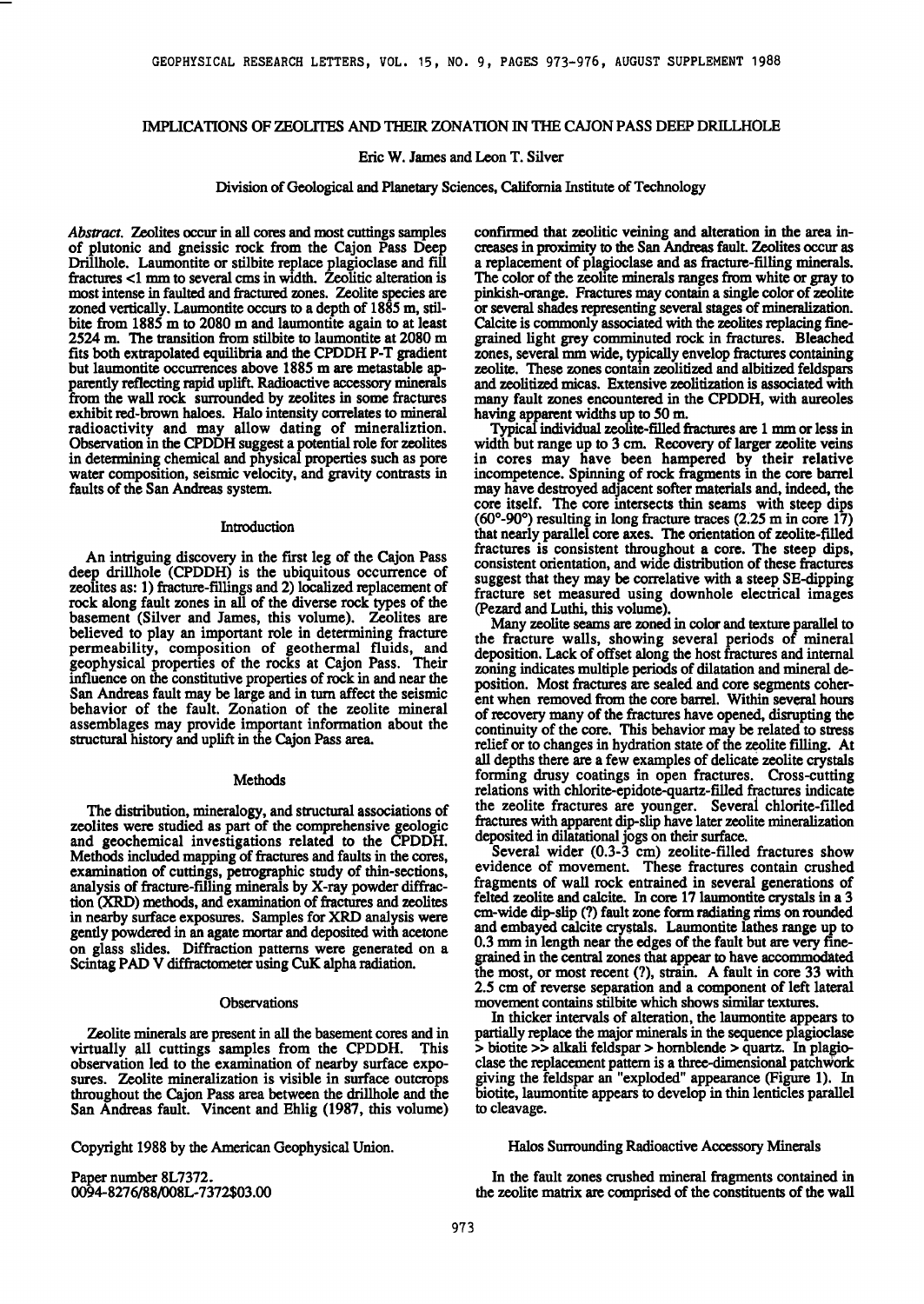

Fig. 1. Replacement of plagioclase feldspar by zeolite.

rocks. These plutonic and metaplutonic rocks range from gabbros to granites (Silver and James, this volume) and the more felsic contain small amounts of the accessory minerals apatite, titanite, zircon and allanite. Where these accessory minerals have been mechanically liberated from the minerals of the wall rock and engulfed in zeolite each grain is surrounded by a rusty-red colored halo (Figure 2). Other fragmented minerals, quartz, plagioclase, alkali-feldspar, biotite, hornblende, magnetite-ilmenite, chlorite, and calcite, are not surrounded by halos. Halos are well developed in laumontite in core 17 and in stilbite in core 33. There are no unusual optical properties associated with the halos; only their color and opacity. They are not pleochroic. The relative intensity or darkness of halos is related to the mineral it surrounds with allanite



Fig. 2. Radiation-related halos around allanite (a) and titanite  $(t).$ 

halos  $>$  zircon  $>$  titanite  $>$  apatite. The halos extend roughly 20 um out from the mineral grains, a distance approximately equivalent to the range of U and Th series alpha particles in zeolites.

Our investigations have shown the typical relative radioactivitities of these accessory minerals in many rocks are also allanite  $>$  zircon  $>$  titanite  $>$  apatite. Initial isotope dilution mass spectrometric analyses of the radioactive accessory minerals in cores 17 and 33 are consistent with this ranking. We conclude that the halos are a radiation-correlated phenomenon. To our knowledge, this is the first report of radiation-related halos in zeolite group minerals.

## Vertical Zonation of Zeolites

There is an important zonation of zeolite speciation in the CPDDH (Figure 3 and the lithologic column in Figure 3 of Silver and James, this volume). Core 5 contains a few very thin  $( $0.2 \text{ mm}$ )$  laumontite-filled fractures identified in thin section. In core 6 at 594-587 m petrographic and XRD data indicate the fracture filling zeolite is laumontite. Laumontite XRD patterns were obtained in cores 17 (1351-1357 m), 19 (1652-1658 m), and in 20 (1737-1744 m) with quartz and albite. No analcime was identified. Samples from core 25 (1884-1885 m) contain a mixture of laumontite and stilbite.



Fig. 3. Zonation of zeolite mineralogy with depth. Temperature profile from Lachenbruch and Sass, this volume.

# **Cajon Pass Deep Drillhole**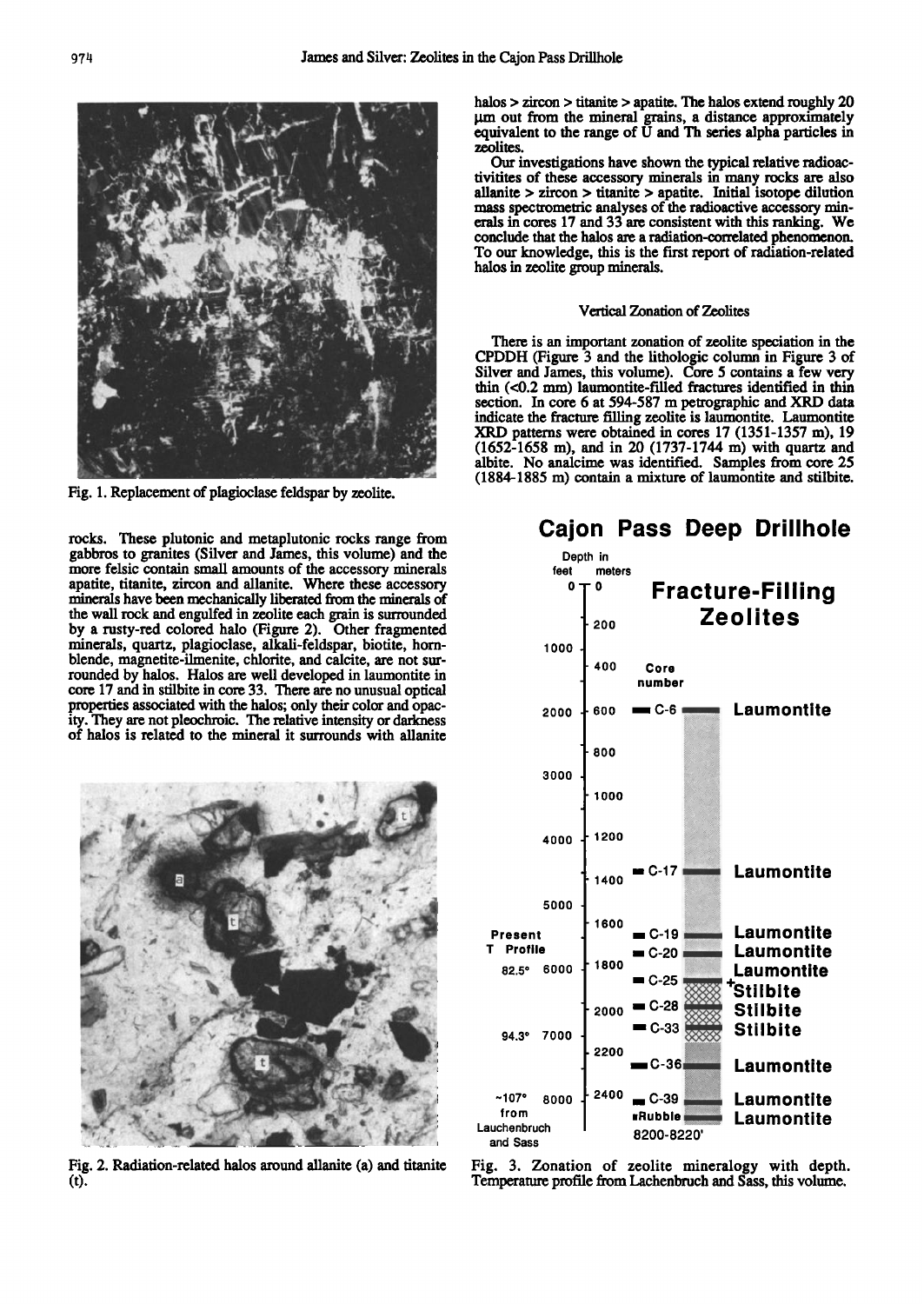Cores 28 (1982-1984 m) and 33 (2077-2080 m) contain stilbite. Core 34 contains laumontite and traces of calcite. In pre**liminary analyses of leg 2 samples, cores 36, 39, and cuttings**  samples down to 2524 m also contain laumontite and traces of **calcite.** 

## **Age of Zeolite Mineralization**

**The development of zeolites and zeolite-filled fractures in the CPDDH appears to be one of the youngest events in a complicated basement history. Zeolite-filled fractures cut the Cajon Formation (Vincent and Ehlig, 1987), indicating at least some of the mineralization is post-mid-Miocene. All cross cutting relations in the cores indicate that the zeolite-filled fractures are among the youngest natural fractures. Textural evidence indicates there have been several episodes of dilatation and mineralizafion along the fractures in the hole. The presence of open, crystal-lined fractures at depth suggests that some dilation and zeolite crystal growth may be active.** 

**We are currently investigating whether the halos developed around accessory minerals in laumontite and sfilbite may allow more quantitative age estimates to be made for the mineralizafion. If the development of halos is a simple radiation-induced process without an erasure mechanism their intensity should be a function of the radioactivity of the accessary mineral and the time since the accessory mineral was incorporated in the zeolite matrix. An understanding of the coloration process is necessary to establish a rate constant for its development. We are also exploring the possibility of using uranium series parent-daughter disequilibrium dating of the zeolites themselves.** 

## **Discussion**

**Observations of extensive zeolite mineralization in both fracture filling and replacement of the rock in the CPDDH and in nearby surface exposures have implications for current processes and conditions near the San Andreas fault, and for various fault-related features in the southern California region.** 

**Our subsurface observations and surface studies by Vincent**  and Ehlig (1987, this volume) and ourselves suggest that the **San Andreas fault is an important locus of zeolitizafion. This requires timher confirmation where local relief and/or drilling in the fault zone can provide three-dimensional information on the extent of the process, its mineralogical zonafion and its tectonic controls. Certainly the San Andreas fault is marked by fractured rock of appropriate compositions with abundant geothermal fluids (to >300øC) to permit extensive zeolifizafion (Wang, 1984; Wang et al., 1986; Irwin and Barnes, 1975).**  This zeolitic alteration can produce major changes in rock **properties by filling fractures, reducing rock density, reducing permeability, altering pore fluid compositions and probably altering elastic and ductile strain characteristics.** 

**In the Cajon Pass drillhole the striking vertical zonafion of**  laumontite from the surface to 1885 m, stilbite from 1885-**2100 m and laumonfite to 2500 m and deeper is intriguing. If one assumes applicability of the the phase equilibria conditions determined by Liou (1971) and shown in Figure 4, the upper laumontite zone cannot represent processes in that environment. Stilbite is the expected phase based on the extrapolation of his data to low temperatures and pressures. Liou stated that the presence of other solution components (e.g. NaC1, CO2 or S) would lower the temperature of the**  stilbite-laumontite transition. Indeed, deposition of laumontite in surface hot springs rich in Na+, Cl-,  $SO_4$ <sup> $\equiv$ </sup> ions at 43<sup>o</sup> to 89° has been reported by Barnes, et al. (1978) and McCulloh, et al. (1981). Whether these are metastable occurrences was **not established. These hot spring deposits also contain quartz, potassium feldspar, and gypsum. The CPDDH laumontite**  fracture fillings contain some rounded and embayed calcite. Cataclastic quartz, potassium feldspar and occasional biotite, **hornblende and plagioclase are contributed from the walls of** 

**the fracture. Although this assemblage might be compatible**  with a lower temperature field for laumontite stability, it still **appears probable that it formed at some depth below the present surface.** 

**We consider the following model. Meisling and Weldon (in press) and Silver and James (this volume) have described a young active antiform in which the CPDDH basement has been recently uplifted. We propose that rapid uplift of the**  basement and erosion brought an older, deeper laumontite **zone to the near-surface environment where it survives metastably (Figure 4). At the present depth of 1885 m where**  solutions and adequate temperatures (83°C) provide the activation energy, this fossil laumontite is retrograding to stilbite. At **about 2100 m, where Lachenbruch and Sass (this volume)**  have recorded temperatures of 94<sup>o</sup>C, laumontite is probably **stable and perhaps still actively forming. In support of the**  somewhat greater age of the upper laumontite zone, one might **cite the accumulated radiation-correlated effects in laumonfite we report in core 17. The similar halo effects observed in core**  33 suggest that this zone has also persisted for an extended **period. We infer that the major basement uplift bringing the**  laumontite to the surface may have begun in the early to mid-**Pliocene time when the Cajon Valley and Squaw peak faults**  were active (Weldon, 1986). More recent arching and **unroofing will eventually eliminate the upper zone.** 

**Kharaka et al. (1987) reported evidence for more than one composition of pore fluid in the waters sampled from 1830 m to 2115 m. One may speculate that some of the compositional variations may reflect waters equilibrated to the different zeo**lite assemblages in and near that interval. Further, the capacity **of zeolites for selective base exchange may introduce some unusual trace metal anomalies into the fault zones. For example, the uranium series radioactivity anomalies noted on several faults by downhole logs might reflect zeolite ion exchange and selective fractionation. This possibility is under investigation.** 

**The extent of zeolitization at depth seems to be controlled by fractures and faults. The latter are locally accompanied by alteration intervals up to 50 m thick with density reductions up to 10 percent or more (Pezard et al., this volume, Figure 2). Open fractures and/or replacement of ~2.7g/ml rock with** 



**Fig. 4. Pfiuid-T diagram for equilibrium reaction of stilbite**  and laumontite (Liou, 1971) extrapolated to low P and T. **Straight line with patterns indicates Cajon Pass drillhole P-T gradient and ranges of sfilbite and laumontite occurrences. Temperature at 2115 m from Lachenbruch and Sass, this volume.**